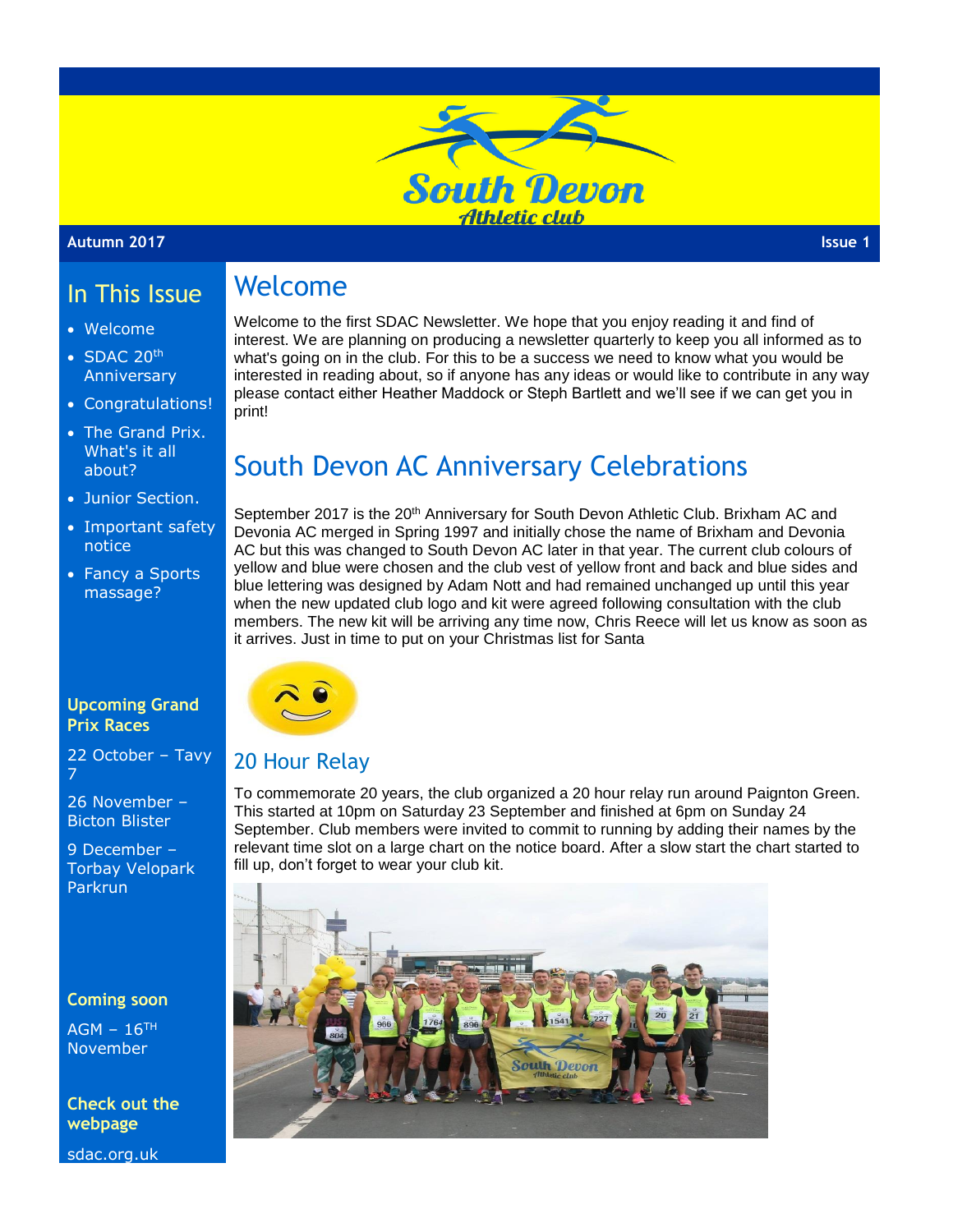

# Congratulations

Congratulations to the winners of Achiever of the month awards the last quarter:

### **Seniors section:**

**June –** What an impressive choice this month we had to pick three

- 1. Karen Bumby for the organization of the Coleton Footacher
- 2. Yvette Smith for Plym Valley Challenge 1st vet 55 in 1:07:35
- 3. Ryan Rudge for the Bude Triathlon  $27<sup>th</sup>$  out of 220 finisher's and 1<sup>st</sup> club man home at the Torbay Half in 1:36:12

**July** – Vince Langdon for the organization of the Pearson Cup

**August** - Kerry Bell for beating the VF50 record for 10k on Torbay 10k with a time of 48:50

## **Juniors Section:**

**June** - Francis Hayes for winning the Coleton Footacher fun run.

**July** – Two this month

- **1.** Evie Rowe Best girl athlete at the Pearson Cup
- **2.** Harry Clayton Best boy athlete at the Pearson Cup

**August –** None this month as they are all off for their summer holidays

*If you have done something representing the club during the month let us know about it and you could be up for a nomination for Achiever of the month. As you can see from the above, it doesn't even need to involve you actually putting your own trainers on and running!*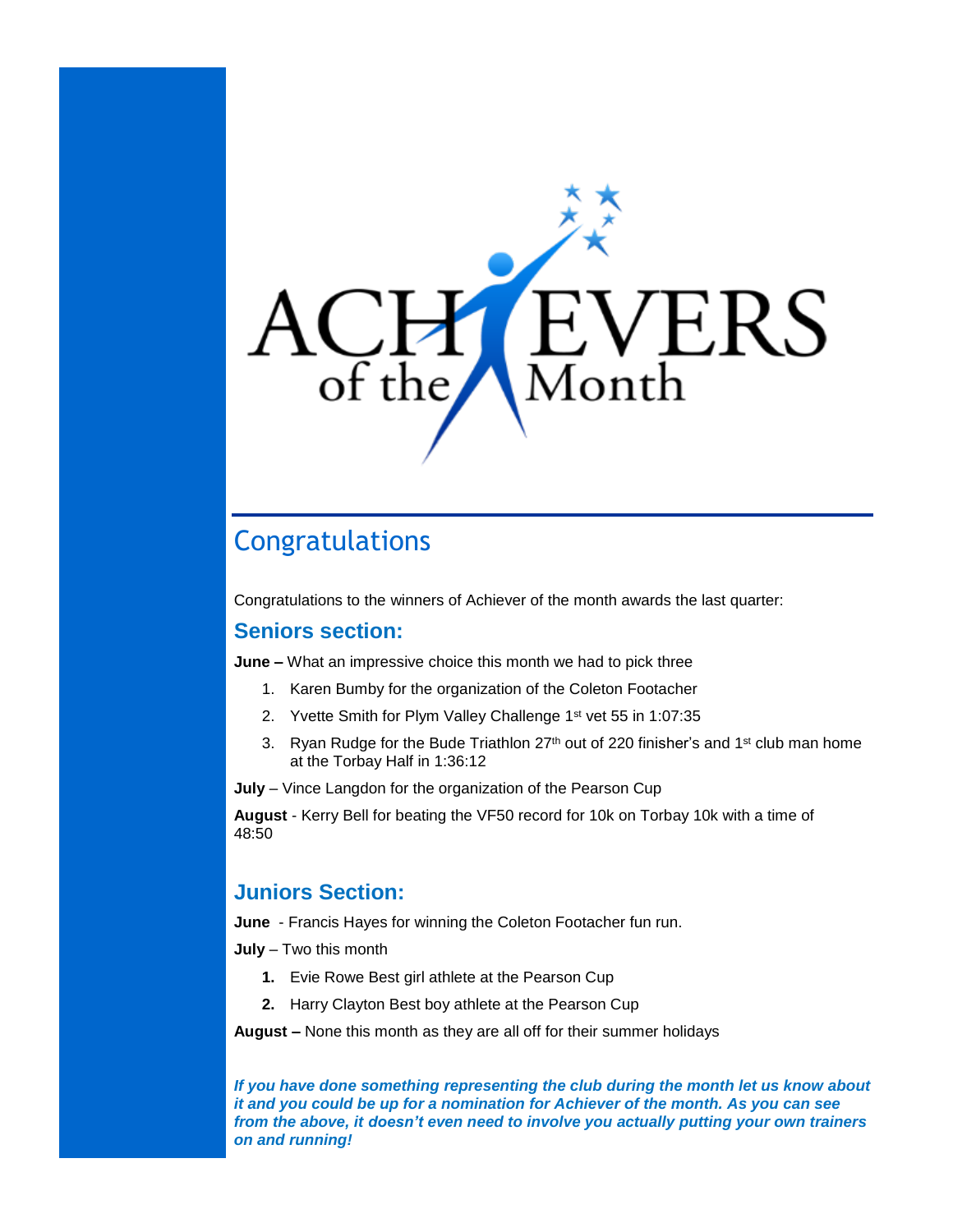# The Grand Prix? What's that all about?

Like most other running clubs we have our own Grand Prix. This is a club competition open to all SDAC members to take part in, comprising of selected races each month of the year.

#### How are races selected?

The races are selected by the Grand Prix committee. They try to include a variety of distances from 1 mile up to a half marathon and to include both road and trail runs. Ideally the races that are picked are fairly close to home but some do involve some travelling. However, they also may include runs that are put on in house by the club like the 1 mile run round Paignton Green or the 3k winter series. If you would like a particular race to be included, your suggestion would be appreciated by the committee.

### How do I take part?

Taking part is easy. All you have to do is to enter any of the races on the Grand Prix list that want to do, turn up and give your best effort. The only rule is that to qualify for Grand Prix points you **must wear your club kit**. There are currently 12 races to choose from (one every month) and it is your best six times that count towards your total. So you can choose just to run 6 races or to run all 12 and have your best 6 results counted.

### How are the points awarded?

Points are awards according to your age category in January at the beginning of the Grand Prix year. Runners are awarded points according to the position in which they finish the race. So you don't have to win the race or even your age category in order to earn points, and as we all know points can mean prizes.

### What are the prizes?

At the club awards evening which is always held in February, there are a number of prizes given to those who have completed sufficient Grand Prix races and earned the most points within their age category, as well as to the male and female runners who have earned the highest number of points overall. Prizes are also given to all who complete in all Grand Prix events. So why not try your best in 2018's Grand Prix and see if you can be a winner.

# Junior Section

SDAC runs juniors athletics sessions on Monday evening's at Churston Grammar School. There are currently approximately 50 keen young athletes, aged from 8 to 16 years, training predominantly in the track and field disciplines of sprinting, relays, hurdles, long and high jump, shot put and javelin. Additionally, there are sessions in endurance and pace running, strength/ core circuits and plyometrics.

Coaching is provided by existing senior club members - Vince Langdon, Sue Hayes and Karen Bumby, and these members can provide you with further information on the Junior section.

The Club is committed to developing its juniors coaching, and if anyone interested in getting involved please speak to either Vince, Sue or Karen you would be more than happy for your help.